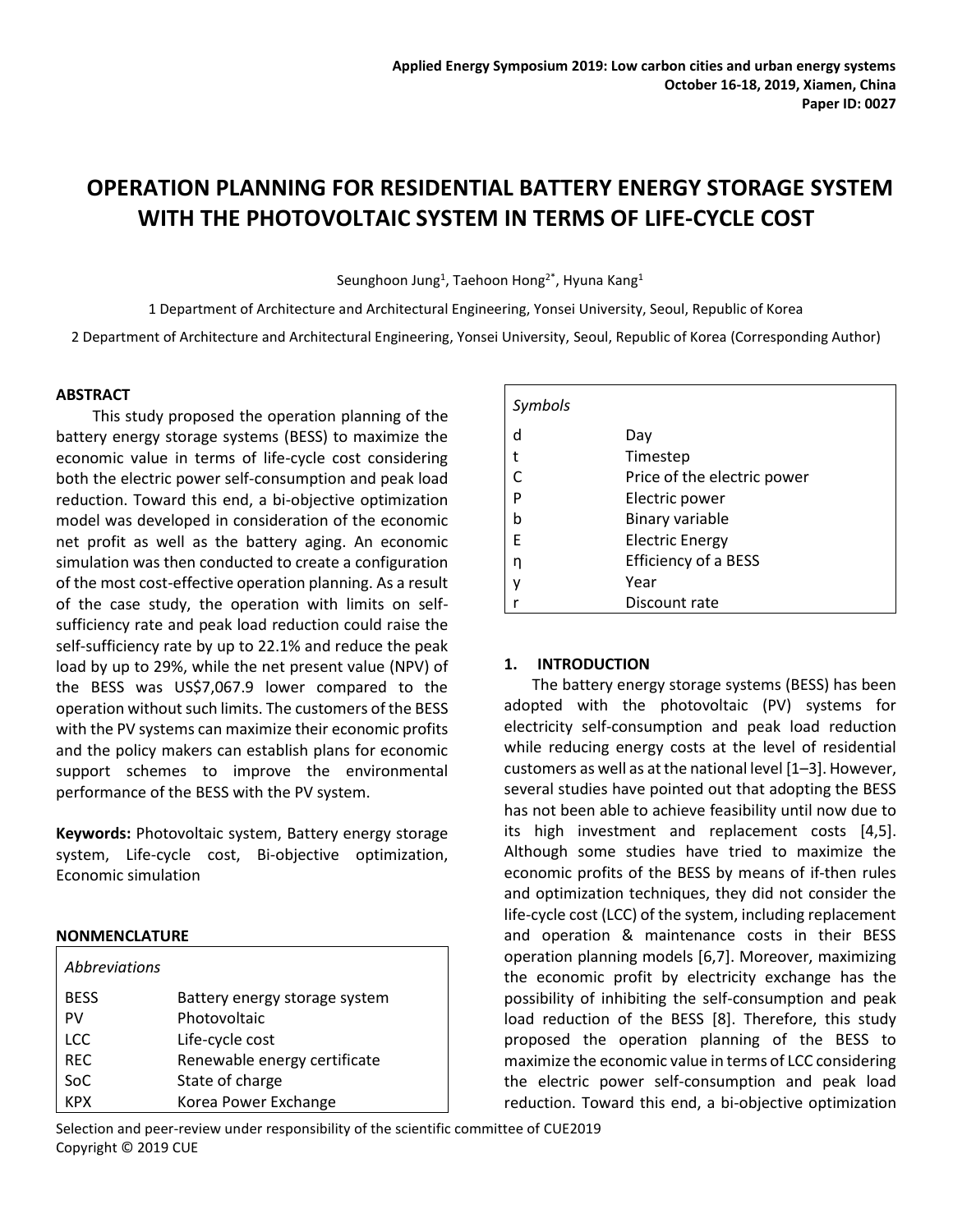model was developed, and economic simulation was conducted to determine the most cost-effective operation planning.

# **2. SYSTEM LAYOUT AND THE BI-OBJECTIVE OPTIMIZATION**

The electric power system to be investigated is the grid-connected BESS with the PV system installed in a residential building. The electric power system consists of the BESS, PV system, residential building and the grid, and seven electric power flows exist between each component. In this study, each variable  $P_{A-to-B}(d,t)$ , which is the electric power flow from component  $A$  to B at day  $d$  and timestep  $t$ , was determined to maximize the economic value of the BESS with the PV system. The economic value of the BESS with the PV system includes the net profit by electric power exchange and LCC of the BESS. Accordingly, the target period intended to evaluate the economic value of the BESS with the PV system was set as the lifetime of the PV system, which is not subjected to the influence of the BESS operation [9]. In this case, it is impossible to obtain a deterministic solution to the optimization problem since setting the economic value of the BESS with the PV system during the lifetime of the PV system as an objective function requires excessive amounts of data and imposes conditional changes in the problem. Therefore, a bi-objective optimization model was formulated with the objective function of the daily economic value of the system, including daily net profits by electric power exchange and daily BESS aging costs so as to consider the LCC of the BESS. Then, the linear programming is applied to solve the optimization problem. Based on these optimization results in different optimization weights, the operation planning to maximize the economic value during the lifetime of the PV system can be determined by comparing the economic values in terms of LCC of the BESS in each optimized operation planning with different optimization weights through economic simulation.

## *2.1 Bi-objective function*

The main target of the proposed optimization model is to maximize the daily economic value of the BESS with the PV system, including the daily net profit by electric power exchange and daily BESS aging cost. First, the daily net profit by electric power exchange was formulated. The economic net profit by electric power exchange can vary depending on the electric power business structure for electric power generation and electricity rate structure for electric power consumption. The sale price of electric power consists of electric power wholesale and renewable energy certificate (REC) transactions, and it changes every hour. In addition, the electricity rate structure for electric power consumption varies according to the amount of electrical energy purchased as progressive tariffs are applied. As a result, the daily net profit by electric power exchange can be calculated considering the electric power business and rate structure (refer to Eq. (1)). Second, the daily BESS aging cost was formulated. Since the capacity loss by the BESS cycle reduces the electrical performance of the BESS and affects the replacement period of the BESS product, the BESS aging should be calculated to maximize the economic value. In this study, the energy throughput model among the BESS cyclic aging models was used to include the BESS cyclic aging in the objective function [10]. The energy throughput model can be applied to linear programming, as the capacity of the BESS is reduced by the ratio of the current amount of the BESS charge and discharge to the maximum amount of the BESS charge and discharge during its lifetime, which can be obtained by multiplying the nominal capacity of the BESS by the maximum cycle of the BESS (refer to Eq. (3)). Lastly, the objective function was formulated. In order to normalize the daily net profit and BESS aging cost, each term is divided by the average of its absolute maximum and minimum values. The weight of each objective can then be adjusted by multiplying an optimization weight w with a range from 0 to 1 (refer to Eq. (4)). Therefore, as w approaches zero, daily BESS aging cost is minimized, and as it comes closer to 1, daily net profit by electric power exchange is maximized.

Net profit (d) = 
$$
\sum_{t=0}^{T} (C_{\text{safe}}(d, t) \cdot P_{\text{safe}}(d, t) - C_{\text{purehase}}(d, t) \cdot P_{\text{purehase}}(d, t)) \cdot \Delta t
$$
 (1)

$$
Again g cost (d) = \frac{\sum_{t=0}^{T} (P_{charge}(d,t) + P_{discharge}(d,t)) \cdot \Delta t}{E_{capacity} \cdot Life time cycle \cdot 2}
$$
 (2)

$$
Objective function(d) = w \cdot \frac{Net\,profit(d)}{Net\,profit(\text{average}(d))} + (1 - w) \cdot \frac{-\,aging\,cost(d)}{Aging\,cost(\text{average})}, \quad (0 \le w \le 1)
$$
\n
$$
(3)
$$

where  $Net profit$  is the net profit by electric power exchange,  $C_{\text{safe}}$  is the sale price of the electric power,  $P_{\text{safe}}$  is the electric power transmitted to the grid (kW),  $C_{purchase}$  is the purchase price of the electric power,  $P_{\text{purchase}}$  is the electric power transmitted from the grid (kW),  $Againg cost$  is the BESS aging cost,  $P_{charge}$  is the electric power charged to the BESS (kW),  $P_{discharge}$  is the electric power discharged from the BESS (kW),  $E_{capacity}$  is the energy capacity of the BESS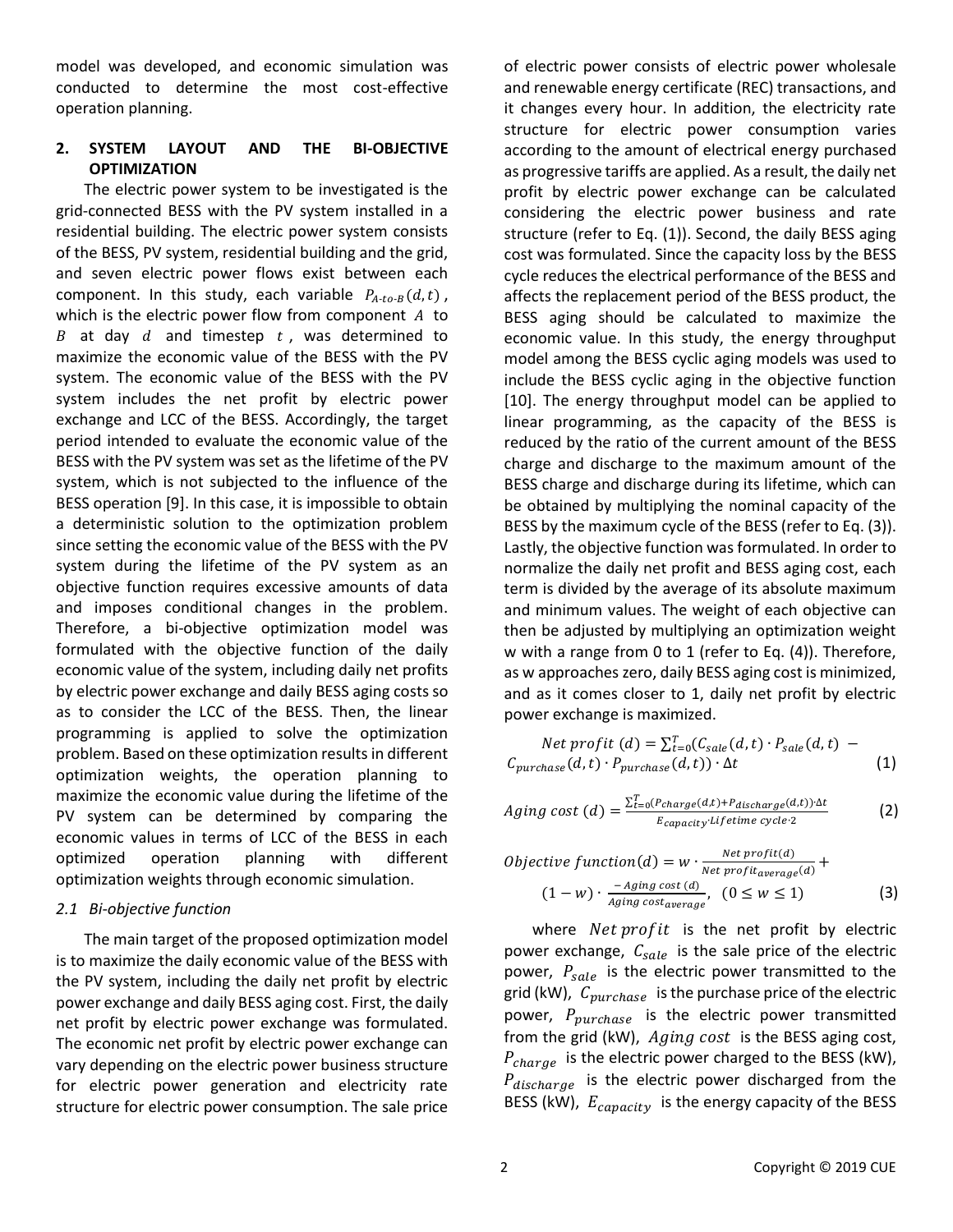(kWh), Lifetime cycle is the lifetime cycle of the BESS (cycles), Objective function is the objective function of the optimization model,  $w$  is the optimization weight, Net  $profit_{average}$  is the average of absolute maximum and minimum of the Net profit, and Aging cost<sub>average</sub> is the average of absolute maximum and minimum of the  $\ Aging\ cost.$ 

### *2.2 Constraints*

The electric power system and electrical energy state of the BESS is modeled in the form of constraints. The value of each variable or equation is bounded by the constraints in the format of either linear equation or inequality. First, in terms of the electric power system, the electric power generated from the PV system and the electric power consumed by the residential building can be distributed into three electric power flows, respectively (refer to Eqs. (4) and (5)). The electric power transmitted to and from the grid, bounded by the contract power, is not able to be transmitted at the same time (refer to Eqs. (6) to (8)). The developed model in this study could maximize the daily self-sufficiency rate and minimize the daily peak load by adding the constraints to set limit for each value (refer to Eqs. (9) and (10)). Second, in terms of the battery, the electric power charged to and discharged from the BESS, which is limited by the power capacity of the BESS, cannot exist at the same time (refer to Eqs. (11) to (13)). The electrical energy state of the BESS is limited to a certain state of charge (SoC) to prevent excessive aging and power failure of the BESS (refer to Eq. (14)). The electrical energy state of the BESS in the next timestep  $(t+1)$  can be calculated from that in the current timestep  $(t)$ considering the self-discharge rate, round-trip efficiency and electric power charged to and discharged from the BESS during the timestep ( $\Delta t$ ) (refer to Eq. (15)). The maximum and minimum SoC, the self-discharge rate and the round-trip efficiency of the BESS were set with reference to the specifications of the residential BESS product currently available [11].

$$
P_{pv}(d,t) = P_{pv-to-ess}(d,t) + P_{pv-to-grid}(d,t) + P_{pv-to-building}(d,t)
$$
\n(4)

$$
P_{building}(d, t) = P_{ess-to-buiding}(d, t) + P_{pv-to-buiding}(d, t) + P_{grid-to-buiding}(d, t)
$$
\n
$$
(5)
$$

$$
P_{purchase}(d, t) = P_{grid-to-ess}(d, t) +
$$
  
\n
$$
P_{grid-to-buidiang}(d, t) \leq b_{purchase}(d, t) \cdot P_{contract}
$$
 (6)

$$
P_{\text{safe}}(d, t) = P_{\text{pv-to-grid}}(d, t) + P_{\text{ess-to-grid}}(d, t) \leq
$$
  
\n
$$
b_{\text{safe}}(d, t) \cdot P_{\text{contract}} \tag{7}
$$

$$
b_{\text{safe}}(d, t) + b_{\text{purchase}}(d, t) \le 1 \tag{8}
$$

$$
Self-sufficiency rate (d) = \frac{\sum_{t=0}^{T} (P_{building}(d,t) - P_{purchase}(d,t))}{P_{building}(d,t)} \cdot 100 \ge
$$
  

$$
Self-sufficiency rate limit
$$
 (9)

Peak load (d)  $=$   $\frac{P_{building}(d,t)}{P_{initial}}$  $\frac{q_{\text{unlating}}(x,c)}{q_{\text{contract}}}$  $\cdot$  100  $\leq$  Peak load limit (10)

$$
P_{charge}(d,t) = P_{pv-to-ess}(d,t) + P_{grid-to-ess}(d,t) \le
$$
  
\n
$$
b_{charge}(d,t) \cdot P_{capacity}
$$
 (11)

 $P_{discharge,t}(d,t) = P_{ess-to-building}(d,t) +$  $P_{ess-to-grid}(d,t) \leq b_{discharge}(d,t) \cdot P_{capacity}$ (12)

$$
b_{charge}(d,t) + b_{discharge}(d,t) \le 1
$$
\n(13)

$$
E_{capacity} \cdot SoC_{minimum} \le E(d, t) \le
$$
  
 
$$
E_{capacity} \cdot SoC_{maximum}
$$
 (14)

$$
E(d, t+1) = (1 - \eta_{self}) \cdot E(d, t) + \{(1 - \eta_{round}) \cdot P_{charge}(d, t) - (\frac{1}{1 - \eta_{round}}) \cdot P_{discharge}(d, t)\} \cdot \Delta t
$$
 (15)

where  $P_{A-to-B}$  is the electric power flow from component A to B (kW),  $P_{pv}$  is the electric power generated from the PV system (kW),  $P_{building}$  is the electric power consumed in the residential building (kW),  $P_{contract}$  is the contract power, which is 3 kW in South Korea,  $b_{\text{safe}}$  and  $b_{\text{p}$  an are the binary variables of the electric power transmitted to and from the grid, Self-sufficiency rate is daily self-sufficiency rate of the building  $(\%)$ , Self-sufficiency rate limit is the limit of daily self-sufficiency rate set as the model input parameter  $(\%)$ , Peak load is daily peak load (kW), Peak load limit is the limit of daily peak load set as the model input parameter (kW),  $b_{charge}$  is the binary variable of the electric power charged to the BESS,  $P_{capacity}$  is the power capacity of the BESS (3kW),  $b_{discharae}$  is the binary variable of the electric power discharged from the BESS,  $E_{capacity}$  is the energy capacity of the BESS (3.3kWh),  $SoC<sub>minimum</sub>$  and  $\delta oC_{maximum}$  are the minimum and maximum state of charge of the BESS (20 and 90%),  $E$  is the energy state of the BESS (kWh),  $\eta_{self}$  is the self-discharge rate of the BESS (5%/30days), and  $\eta_{round}$  is the round-trip efficiency of the BESS (5%).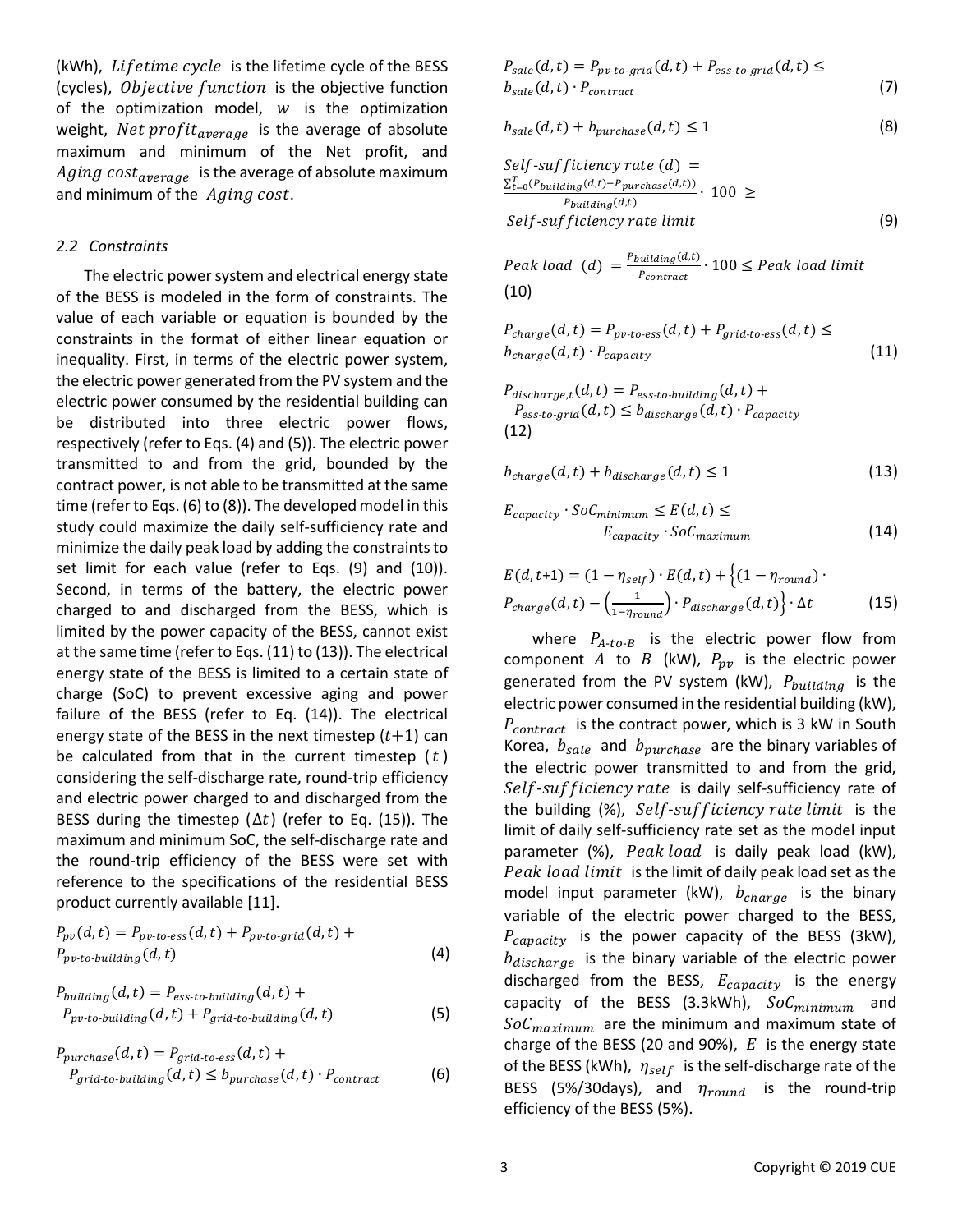## **3. ECONOMIC SIMULATION**

In this study, the net present value (NPV) of the BESS with the PV system during the PV system lifetime was calculated based on the one-year optimization results to compare the economic values of the BESS with the PV system considering its LCC according to different scenarios and optimization weights. As a result, the NPV was calculated by applying a discount rate to the value obtained by deducting the total cost for installing and operating the BESS from the total profit derived by operating the BESS with the PV system for 25 years (refer to Eq. (16)). The total profit represents the net profit by electric power exchange (i.e., installation, operation & maintenance, and replacement cost) and can be obtained through optimization results. The installation cost was set at US\$700/kWh [12,13], while the operation & maintenance cost was set to incur annually at 2.2% of the installation cost [12]. The replacement cost was set to ensure an 8% reduction per year so as to consider that the installation cost decreases every year [12]. In addition, the replacement period of the BESS was set as the lifetime of the BESS which ends when the capacity of the BESS is 80% or less [14]. The discount rate was set to an average discount rate of 2.73% over 10 years [15].  $NPV = \sum_{\nu=0}^{25} (\frac{Total\ profit_y - Total\ cost_y}{(1+\nu)^2})$  $\frac{25}{y=0}$   $\left(\frac{10 \tan \text{proj } u_y - 10 \tan \text{cos} v_y}{(1+r)^y}\right)$ (16)

where  $NPV$  is the net present value of the BESS with the PV system for 25 years (US\$), Total profit<sub>y</sub> is the total profit over a year y (US\$), Total cost<sub>y</sub> is the total cost over a year  $y$  (US\$), and r is the discount rate (%).

#### **4. RESULTS AND DISCUSSION**

To validate the proposed method in this study, a case study was conducted. This study assessed the economic value of two scenarios: (i) scenario 1 has no limit on the

self-sufficiency rate and peak load reduction; and (ii) scenario 2 has limits to maximize the self-sufficiency rate and peak load reduction. The target power system of the case study was of the residential building where the 3kWp PV system is installed located in Chungbuk, South Korea. In order to conduct the case study, the hourly electric power generation and consumption data of one year (i.e., from April, 2018 to March, 2019) were obtained from the target power system so the timestep of the optimization model is set to an hour. The electric power price data were collected from the Korea Power Exchange (KPX) [16].

#### *4.1 Optimization results*

Fig. 1 shows the results of the bi-objective optimization of the case study. In both scenarios, as the optimization weight increased, the capacity loss of the BESS and net profit by electric power exchange also increased at the same time. This suggests that the BESS cycle is increased to raise the net profit by electric power exchange, and the lifetime of the BESS can be further reduced as the BESS cyclic aging accelerated. In scenario 1, when the optimization weight was changed from 0 to 1, the net profit by electric power exchange increased by US\$317.1, and the capacity loss increased by 1.921%, when the peak load was constant at the contract power of 3kW, and the self-sufficiency rate decreased by 10.5%. On the other hand, in scenario 2, when the optimization weight was changed from 0 to 1, the net profit by electric power exchange increased by US\$61.3, and the capacity loss increased by 0.249%, showing a smaller increase than in scenario 1. The peak load was constant at 2.13kW, and the self-sufficiency rate remained constant, and this indicates that the peak load further decreased, and the self-sufficiency increased compared to scenario 1. However, the net profit by electric power exchange that can be obtained in scenario 2 further decreased than scenario 1 in all optimization weights. In addition,



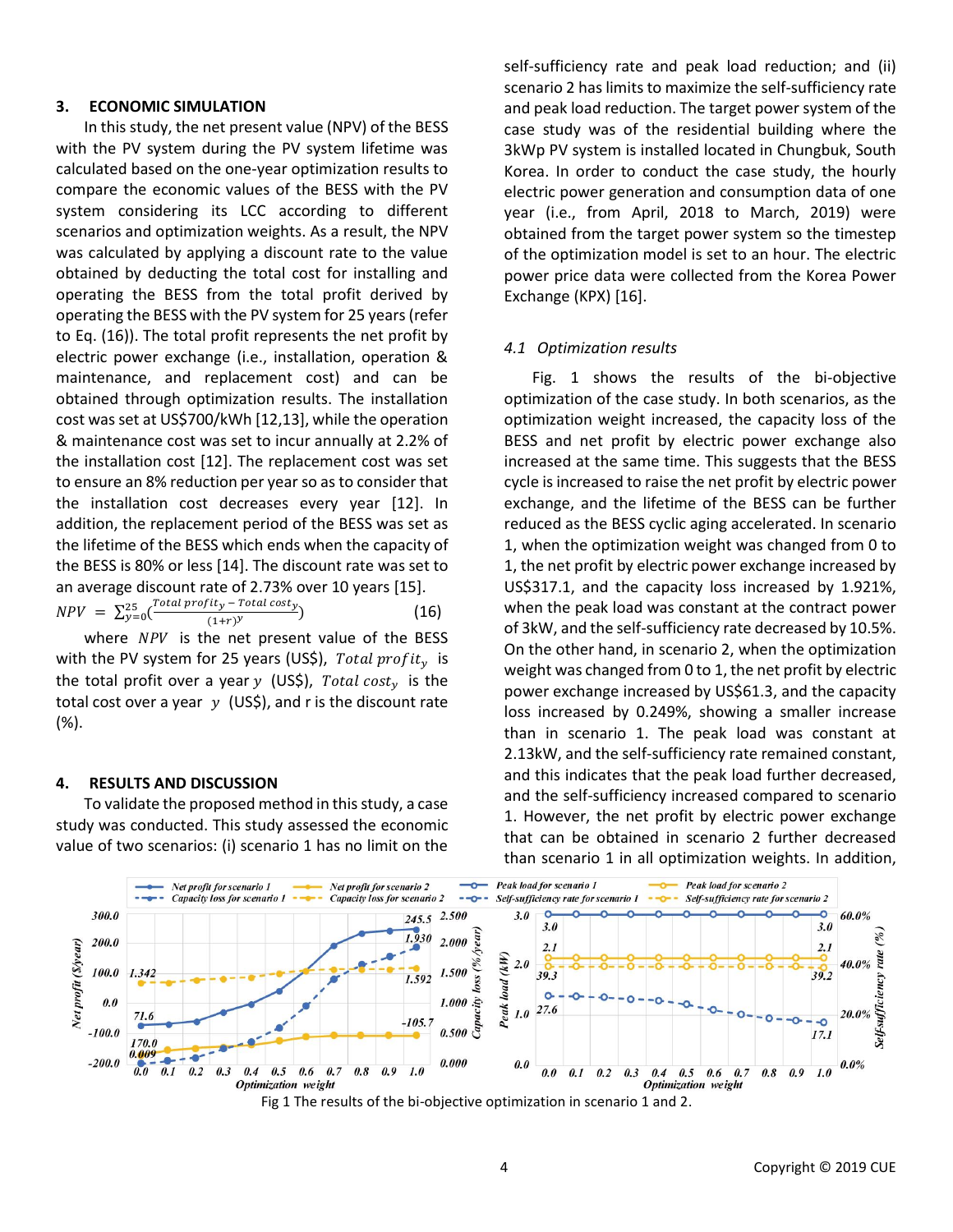

Fig 2 NPV for each optimization weight and scenario.

the capacity loss of the BESS was relatively higher in scenario 2 than in scenario 1 when the optimization weight was 0.7 or less, but it was lower in scenario 2 than in scenario 1 when it was 0.8 or more. This suggests that if the peak load and self-sufficiency rate are limited, the cycle of the BESS does not greatly increase, thereby limiting the increase of the net profit by electric power change.

## *4.2 Optimization results*

The economic value of the BESS with the PV system considering its LCC was calculated based on the result of the optimization. As shown in Fig. 2, the NPV of different optimization weights varied significantly according to each scenario. In scenario 1, the NPV increased with the increasing optimization weight, but decreased after reaching the maximum value of US\$1,429 when the optimization weight was 0.8. This indicates that a decrease in the replacement cost of the BESS by reducing the cycle of the BESS is a more economical operation in terms of LCC, even if the net profit by electric power exchange is slightly reduced accordingly, rather than maximizing the net profit by electric power exchange. On the other hand, in scenario 2, the NPV increased as the optimization weight rose, and the maximum NPV was US\$-5,368.9 when the optimization weight was 1. This means that the maximization of the net profit by electric power exchange can be the most economical operation in terms of LCC since there is a limit to the increase in the cycle of the BESS when the self-sufficiency rate and peak load are limited. As a result, the maximum economic value of the BESS with the PV system considering its LCC was achieved when the optimization weight was 0.8 in scenario 1, and the optimization weight was 1.0 in scenario 2. In addition, customers who have installed the PV system can obtain economic profits as the NPV is greater than or equal to zero through proper operation planning when the BESS are built in scenario 1. However, in scenario 2, as the NPV continues to be negative, additional subsidies and incentives must be provided to the customer to obtain economic profits.

# **5. CONCLUSION**

This study proposed the method of operation planning for the residential BESS considering its LCC. Toward this end, the bi-objective optimization model was developed, and economic simulation was conducted to determine the most economic operation. The results of the case study showed that the customer could obtain US\$1,429 of NPV at most during the lifetime of the PV system through the proposed operation planning of the BESS which considered to reduce the replacement cost of the BESS as well as to increase the net profit by electric power exchange. On the other hand, the customer could not obtain economic profit but at least US\$5,368.9 of cost occurred through the operation planning of the BESS which only considered to increase the net profit by electric power exchange. Based on the proposed methods and results of this study, the customers who have installed the residential the BESS with the PV system can reduce their energy cost and maximize their economic profit during the whole lifetime of the PV system. Moreover, the additional support schemes for the BESS with the PV system by imposing subsidies and incentives should be considered by the policy makers to improve the environmental performance of the BESS with the PV system.

# **ACKNOWLEDGEMENT**

This research was supported by a grant (19CTAP-C151880-01) from Technology Advancement Research Program (TARP) funded by Ministry of Land, Infrastructure and Transport of Korean government.